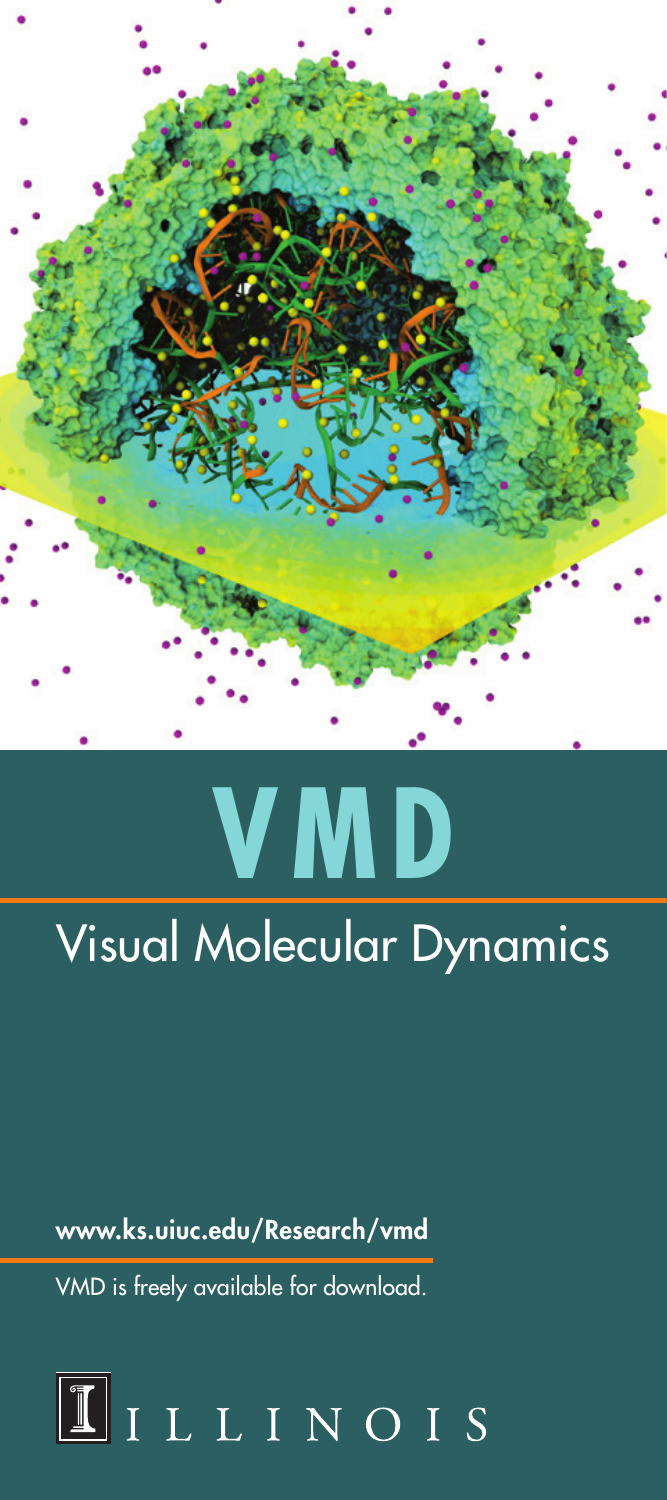## **V M D**

### Visual Molecular Dynamics

- interactively displays sequences, density maps, molecular structures, and molecular dynamics simulation trajectories
- facilitates structure building, simulation preparation, and analysis
- drives interactive molecular dynamics simulations
- permits shared visualization sessions



- built-in photorealistic ray tracing, with ambient occlusion lighting
- takes advantage of multi-core CPUs, GPUaccelerated computing with CUDA and OpenCL, and allows parallel analysis and rendering on clusters and supercomputers using MPI
- supports hundreds of the most commonly used molecular data file formats
- high performance trajectory I/O subsystem supports fast access to multi-terabyte trajectories on solid state disks and RAID arrays
- easy to use tools for making movies
- provides user-extensible scripting and plugins (Tcl/Python/C/C++)
- runs on MacOS X, Windows, Unix, clusters, and supercomputer operating systems